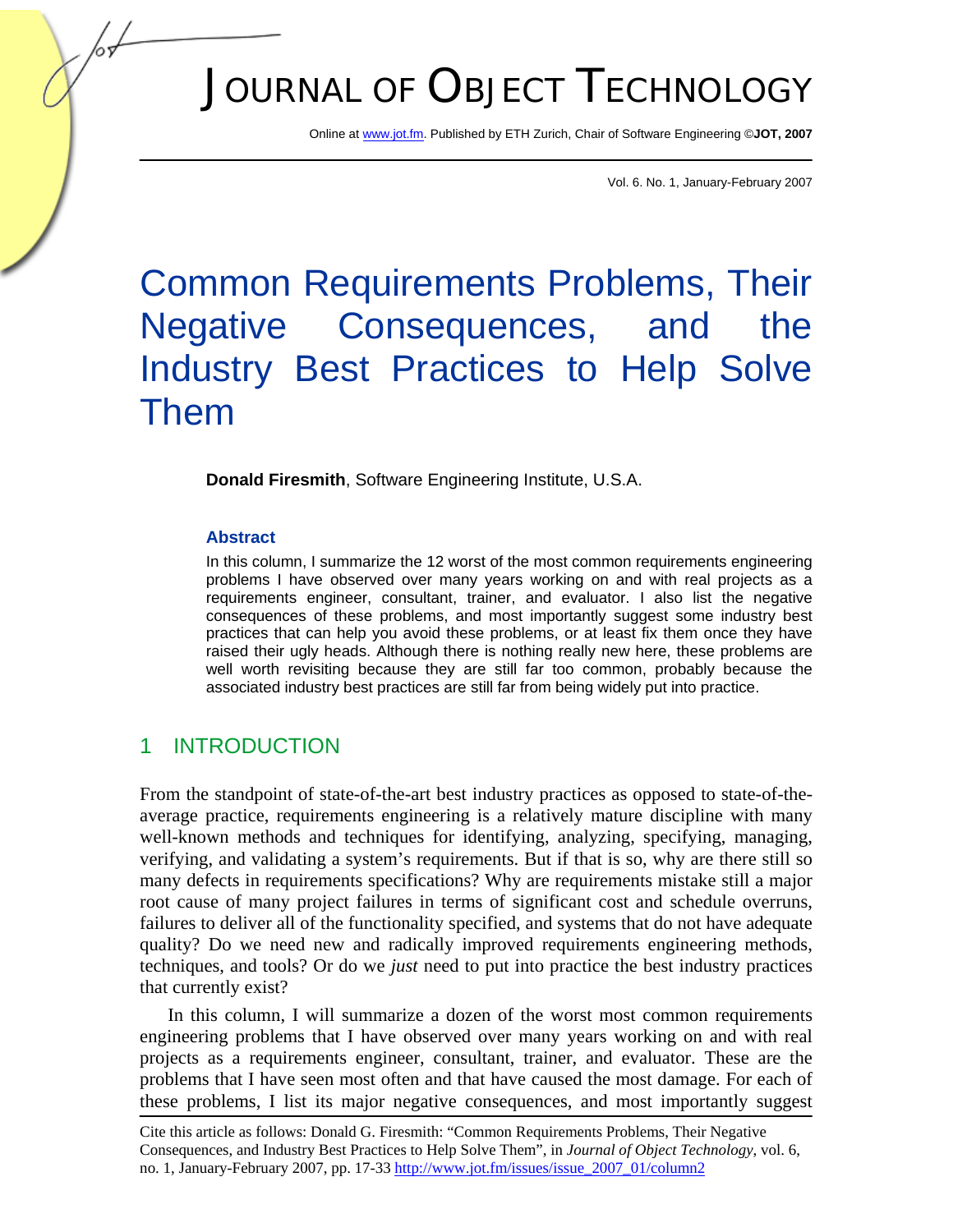some industry best practices that can help you avoid the problems, or at least fix them once they have raised their ugly heads. Although there is nothing really new here, these problems are well worth revisiting because they continue to occur far too often.

## 2 REQUIREMENTS PROBLEMS AND THEIR SOLUTIONS

The following are some of the most important of the many problems associated with how requirements engineering is practiced today:

#### **1) Poor Requirements Quality**

#### • **Problem**

In practice, the actual quality of many specified requirements is poor. These requirements do not exhibit the accepted properties that should characterize all well engineered requirements. By poor requirements quality, I specifically mean that far too many 'requirements' specified in real requirements specifications are ambiguous, not cohesive, incomplete, inconsistent, incorrect, out-of-date, specified using technical jargon rather than the terminology of the user or business/application domain, not restricted to externally-visible behavior or properties of the system, infeasible to implement or manufacture, not actually mandatory (i.e., merely nice-to-haves on someone's wish list), irrelevant to the system being built, lacking in necessary metadata such as priority and status, untraced, in a form that is unusable to the requirements many stakeholders, unverifiable, and unvalidatable [Firesmith 2003].

This problem arises because many requirements engineers who are inadequately trained, have inadequate access to stakeholders and other sources of the requirements, and who are given inadequate resources or authority to properly engineer the requirements. Other major causes of this problem are the prevalent myths that it is too costly, too difficult, and even impossible to produce good requirements, especially nonfunctional requirements. These myths are especially prevalent with regard to quality and specialty engineering requirements (e.g., availability, interoperability, performance, portability, safety, security, and usability), where there is still a prevailing but mistaken belief that it is impossible to specify these requirements in a verifiable form containing actual minimum acceptable thresholds. Not only is it possible to specify explicit quality thresholds, without them it is impossible for architects to know when their architectures are good enough and how to properly make architectural trade-offs between different quality requirements; without thresholds, it is also impossible for testers to produce proper quality tests and to generate associated test completion criteria.

#### • **Negative Consequences**

Requirements engineering is the first engineering activity during which major mistakes can be made, and the negative consequences of these mistakes are felt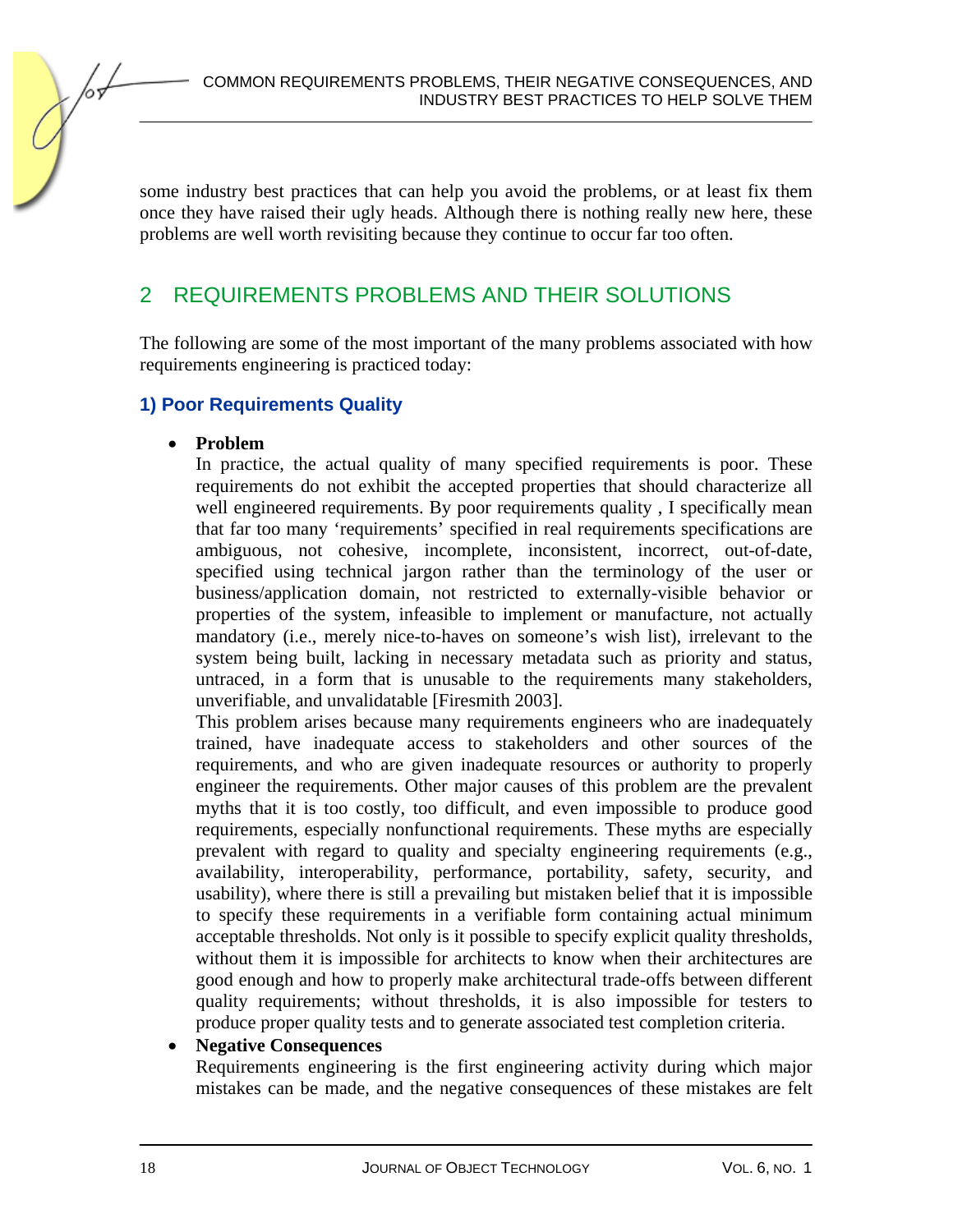during all downstream activities such as architecting, design, implementation, and testing. Poor-quality requirements greatly increase development and sustainment costs and often cause major schedule overruns. As long ago as the early 1990s, it was well known that defects discovered once a system is fielded cost 50 to 200 times as much to correct as they would have had they been found during requirements evaluations [Boehm and Papaccio 1988], and these depressing figures have not changed significantly since then. As noted in [Wiegers 2001], "Industry data suggests that approximately 50 percent of product defects originate in the requirements. Perhaps 80 percent of the rework effort on a development project can be traced to requirements defects." Because these defects are the cause of over 40% of accidents involving safety-critical systems [HSE 1995], the unnecessary engineering of poor requirements has even been the ultimate cause of both death and destruction.

#### • **Solutions**

Poor requirements quality is currently the number one problem in requirements engineering, and solving it will go a long way towards improving software and system development. Requirements engineers, stakeholders with whom they must collaborate, and requirements evaluators (e.g., inspectors and reviewers) need to be properly trained in the characteristics of good requirements including examples of both good and bad requirements, and they need to be taught how to tell the difference between them. Where practical, inspection should be used rather than (or in addition to) the less formal reviews and walkthroughs to verify and ensure that all of the requirements have the appropriate characteristics (e.g., unambiguous, complete, correct, mandatory, readable, etc.). You should use simple tools to identify inherently vague words being used in the requirements. Involve members of the architecture and test teams when verifying the quality of requirements to ensure that the requirements are feasible and verifiable. Ensure that the requirements engineers are enabled and required to collaborate with stakeholders until the requirements have sufficient quality. Finally, requirements engineers should rework or delete all requirements that lack the required characteristics of good requirements.

#### **2) Over Emphasis on Simplistic Use Case Modeling**

#### • **Problem**

Currently, there is a major overemphasis on use case modeling as the only technique for identifying and analyzing requirements. Use cases seem to have become the hammer that makes every requirements problem a nail. Unfortunately, use cases are best suited for engineering functional requirements. Other techniques are much more appropriate for the engineering of non-functional requirements (NFRs), such as *interface requirements*, *data requirements*, *quality requirements* (i.e., requirements mandating minimum acceptable levels of the 'ilities' such as affordability, availability, interoperability, portability, reliability, safety, security, and usability), and architectural, design, implementation, and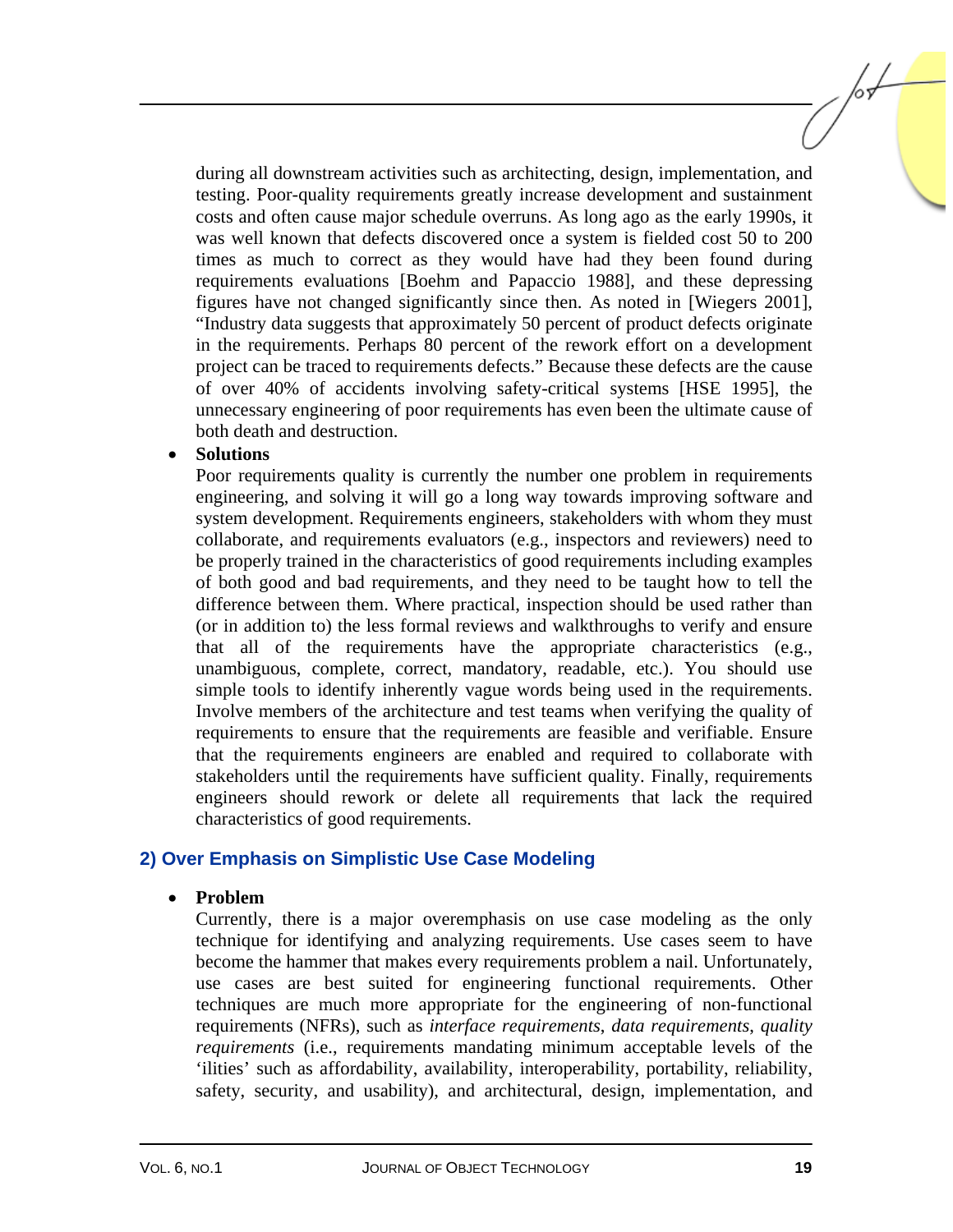configuration *constraints*.

Additionally, many projects only develop use case diagrams rather than creating sequence/swim lane diagrams to capture the normal and exceptional paths through the use cases. They also fail to use text to capture use case path preconditions, triggers, steps, and postconditions. Perhaps worst of all, only the primary 'sunny day' path through the use case is often developed. Unfortunately, there are usually many more exceptional 'rainy day' paths through the typical use case than 'sunny day' paths. In other words, what the system should do under normal circumstances may be captured, but not what the system should do when it can't do what it normally should do.

#### • **Negative Consequences**

There are four major problems with the current use of use case modeling. Firstly, many NFRs are not being engineered at all, and those NFRs that are being engineered often end up as ambiguous, incomplete, unfeasible, and unverifiable goals rather than as true requirements. Secondly, producing incomplete use cases models results in simple stories rather than actual requirements. Thirdly, ignoring most if not all of the exceptional paths leaves much of the required behavior unspecified. Finally, if the requirements do not specify what the system should do under all credible combinations of inputs and states, then the developers will end up either making incorrect assumptions or ignoring possible cases, leading to systems that are unreliable, unstable, and unsafe.

#### • **Solutions**

Requirements engineers should utilize all aspects of use case modeling to ensure that all credible paths through the use case are identified and analyzed. They should also utilize use case modeling as an identification and analysis technique, rather than as a requirements specification technique. They can use the use cases to identify, analyze, functional requirements. Inspection of the use case models will also help ensure that they are adequately complete.

Requirements engineers should use appropriate requirements analysis techniques for the type of requirements being engineered. For example, they should use a risk-based approach built upon the analysis of vulnerable assets, attackers, threats, and attacks for engineering security requirements. They should also use checklists and a robust quality model that identifies and defines all of the major quality factors (i.e., 'ilities') so that no major type of quality requirement is accidentally overlooked.

#### **3) Inappropriate Constraints**

#### • **Problem**

In practice, many requirements are not actually mandatory. Instead, too many of them are architecture, design, implementation, and installation/configuration constraints that are unnecessarily specified as requirements. Because stakeholders and/or requirements engineers sometimes incorrectly assume that a common way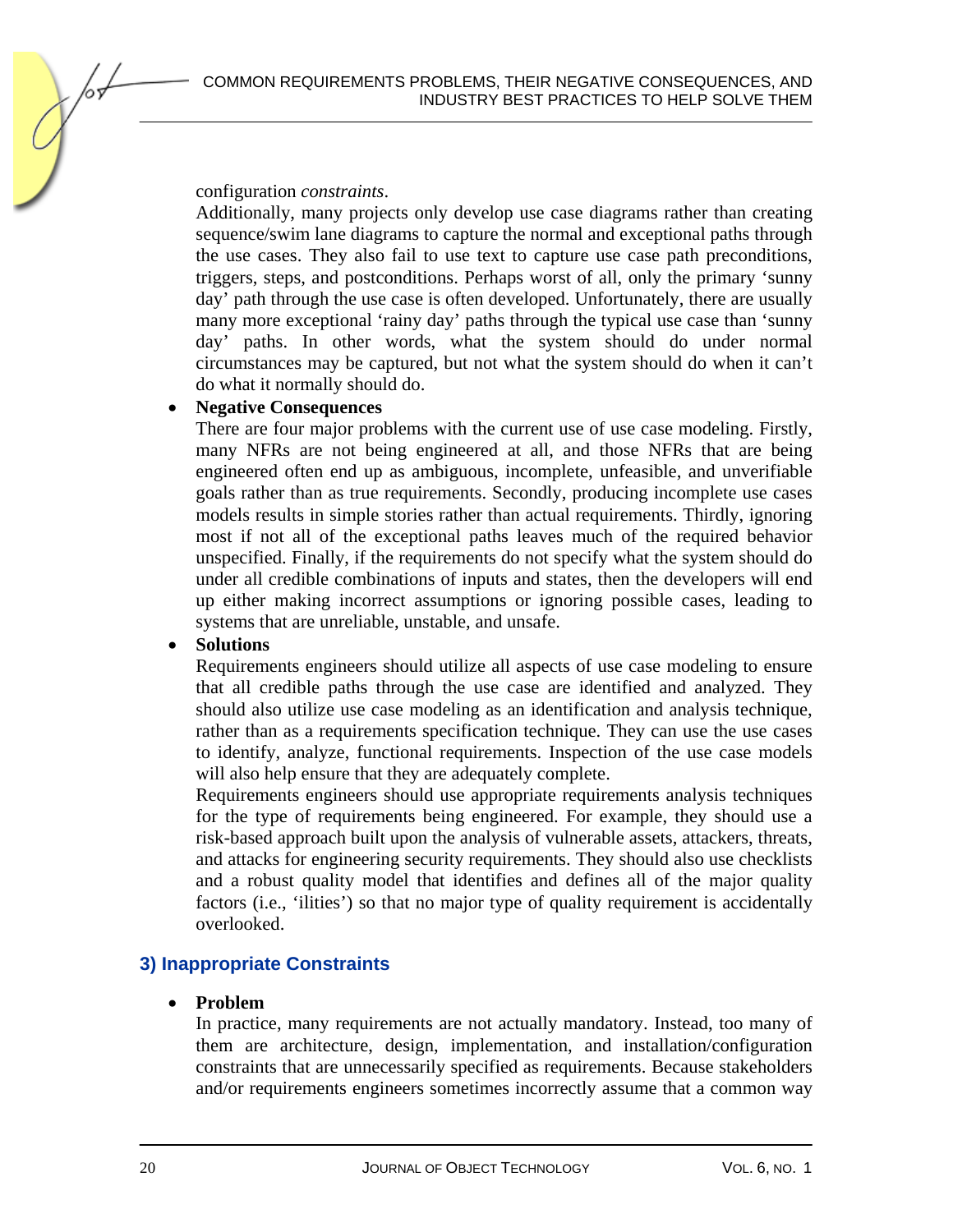to implement a requirement is actually the only way to implement the requirement, they confuse the implementation with the requirement and inappropriately specify *how* to build the system rather than *what* the system should do or *how well* the system should do it.

This problem is largely due to the fact that requirements engineers are not sufficiently qualified in the problem domain and specialty engineering areas (e.g., safety and security) to act as sources of the requirements and they are neither qualified nor authorized to architect, design, and implement the system. Similarly, many of the different kinds of stakeholders (e.g., users, customers, marketing, operators, maintainers, etc.), who are appropriate sources of the requirements, may be too caught up in the current system to envision how it could be significantly improved by new technologies and business process reengineering.

#### • **Negative Consequences**

By unnecessarily specifying constraints, the requirements needlessly tie the hands of the architects, designers, implementers, and installers. This often prevents a better solution to the problem from being selected. Worse, it often prevents innovative solutions that can significantly improve the system and associated business processes, and eliminates an opportunity to differentiate both the system and its enterprise from the competition.

Perhaps the canonical example of this occurs when specifying security requirements. Too often, instead of the specifying necessary levels of user identification and authentication, requirements engineers unnecessary specify the use of textual user identifiers and passwords, which are architectural constraints mandating specific security countermeasures. Mandating user IDs and passwords not only eliminates the selection of more modern countermeasures such as biometrics, smartcards, and digital signatures; it also mandates the use of countermeasures that have proven to provide the weakest level of security.

#### • **Solutions**

The most important solution to this problem is to ensure that all collaborators in the requirements engineering process are aware of it. Looking for improperly specified constraints (i.e., specifications of *how* rather than *what* and *how well*) should be one of the most important items on the requirements inspection checklist. Finally, architects and specialty engineers should take part in the requirements evaluation process and question every requirement that potentially specifies an architectural or design decision.

#### **4) Requirements Not Traced**

#### • **Problem**

Although the value of requirements tracing is widely recognized, is often mandated in contracts, and is included in many requirements engineering methods and training classes, many requirements are still not properly traced in practice. The sources of requirements (e.g., higher level requirements, other documents, and stakeholders) are not documented. Similarly, requirements are often neither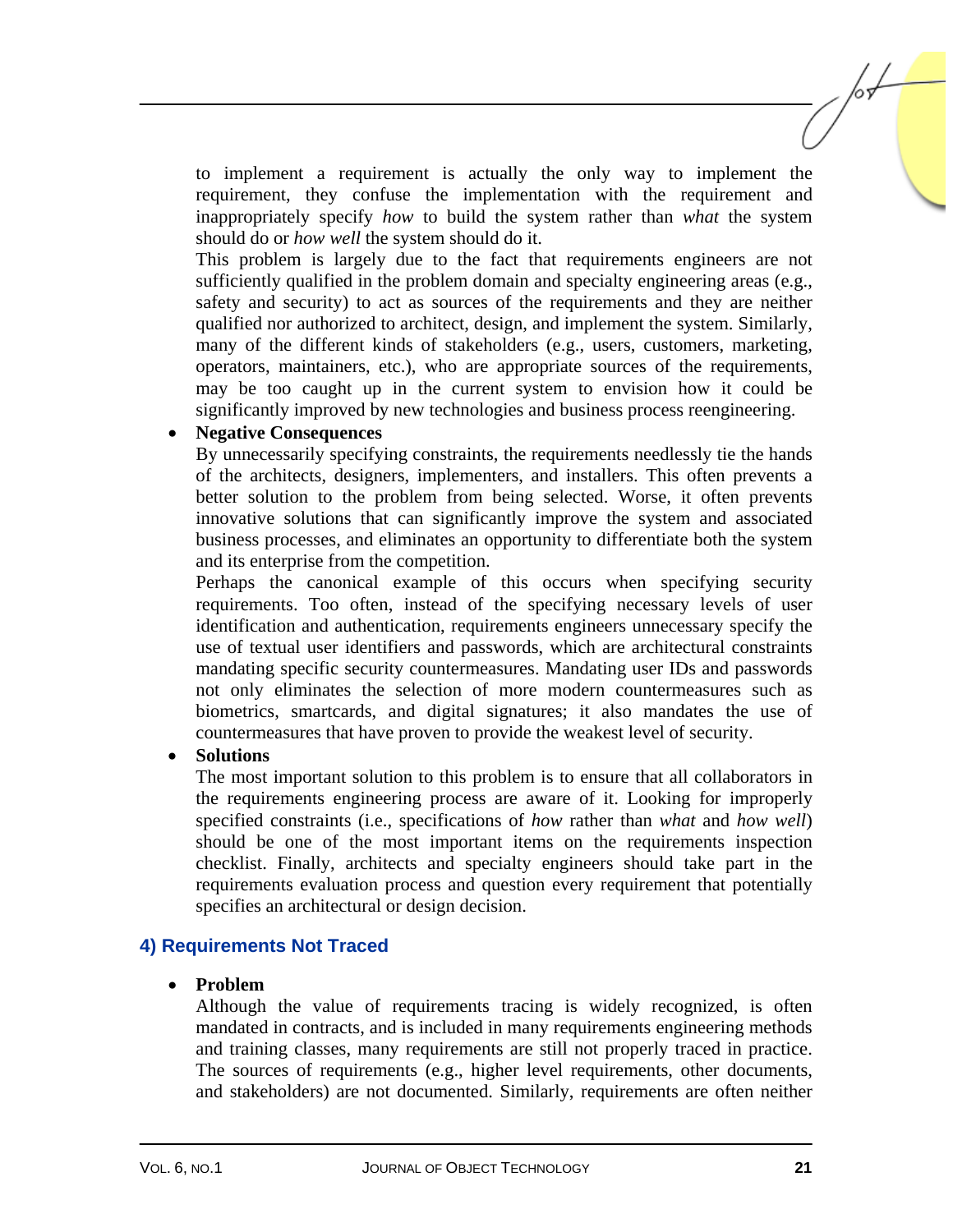allocated to architecture and design elements nor to the test sets that verify them. On many projects, the very large number of requirements makes requirements tracing impossible to perform manually and difficult and resource-intensive to perform even with the modern tool support. The mapping from functional requirements to architecture and design elements is anything but one-to-one, and this mapping has become more difficult with the advent of modern technologies such as object, agent, and aspect orientation and the common use of middleware and other frameworks. Similarly, non-functional requirements are often implemented by many components scattered across an architecture. As a result, it is not at all uncommon for functional requirements to be traced to only the most important architectural elements and for non-functional quality requirements to not be traced at all.

#### • **Negative Consequences**

This lack of tracing makes it difficult, if not impossible, to know the impact of proposed and actual changes, both to the requirements themselves and the architecture, design, and implementations derived from them. When changes occur as they will on any real endeavor, the requirements and both the upstream and downstream work products get out of synch as inconsistencies develop among them. Architecting, designing, implementing, and testing also become more difficult, expensive, and time consuming to perform.

#### • **Solutions**

Ensure that requirements tracing is mandated in the contract and explicitly specified in the requirements engineering method. Also be sure to mandate and verify the tracing of all requirements, not just the functional requirements. Provide user friendly and scalable tool support for requirements tracing. Ensure management understands the negative consequences of not tracing requirements, and obtain support for proper tracing, including providing adequate resources to trace the requirements. Ensure that tracing occurs both early in the project development cycle as well as later during design, development, and maintenance. Finally, ensure that the evaluation of requirements tracing is a documented part of the requirements verification method.

#### **5) Missing Requirements**

#### • **Problem**

Midsized systems often have hundreds of requirements and many large systems can end up with several thousand separate requirements, especially when one considers the derived requirements that are allocated to subsystems and their subsystems. Still, it is not at all uncommon for important bits of functionality to slip through the cracks. Given an iterative, incremental development cycle, these minor slips do not usually cause much harm so long as the omissions are identified and added to later builds or releases. In fact, many information systems often are specified to have numerous features that are not used by almost all users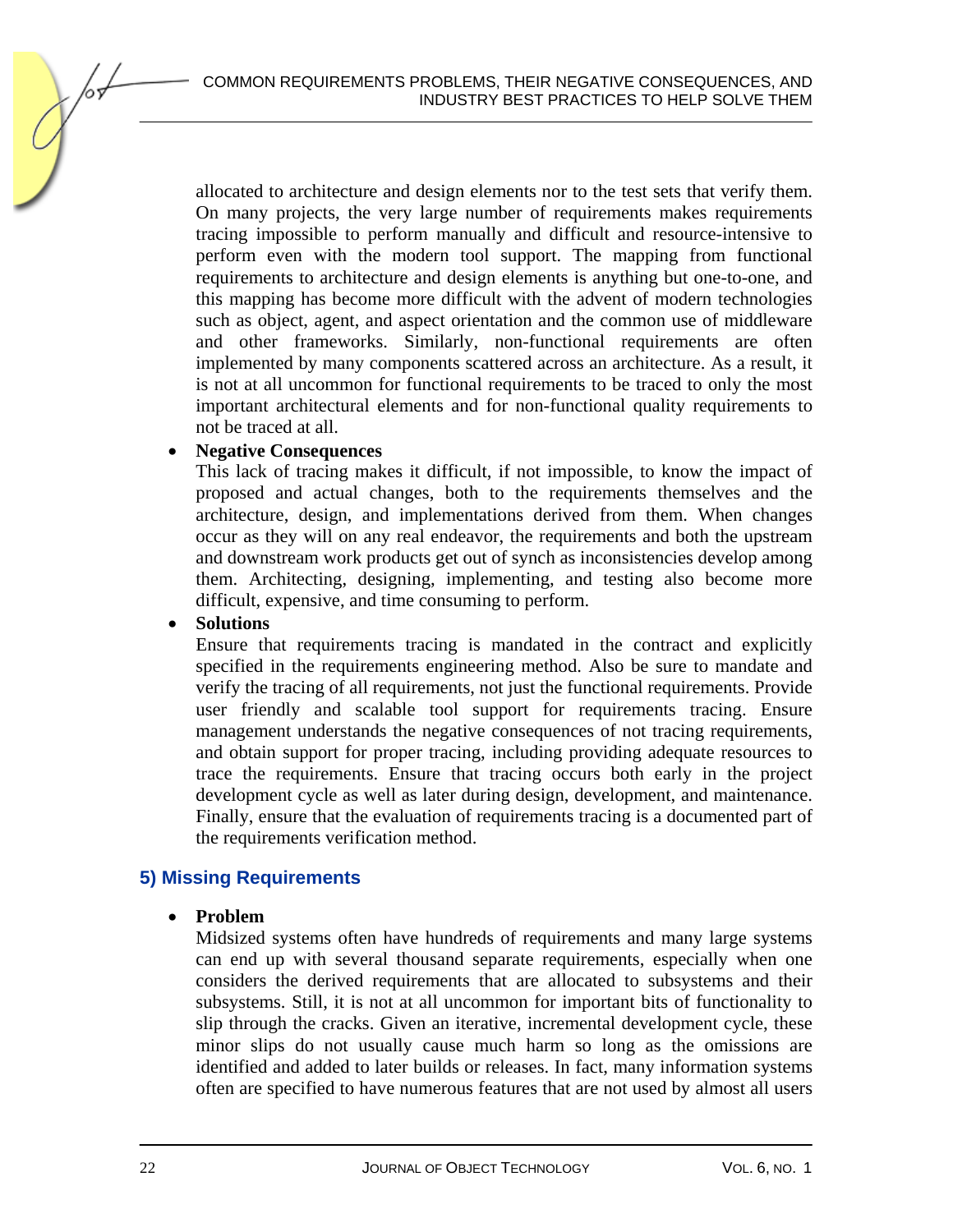and possibly not needed at all. Overlooking such requirements is not what this problem is primarily about.

The real problem is that many architecturally-significant requirements are accidentally overlooked. These are usually nonfunctional requirements, most commonly quality requirements specifying minimum acceptable amounts of some type of quality such as availability, interoperability, performance, portability, reliability, robustness, safety, security, stability, and usability. This typically happens because the stakeholders who are the source of the requirements often assume that such requirements are obvious and go without saying.

#### • **Negative Consequences**

Because missing requirements are much harder to spot during requirements evaluations than incorrect or poorly-specified requirements, their absence is often missed until the system is integrated, undergoing operational testing, being manufactured, or being deployed. Worst case scenario, the missing requirements may not be discovered until the system is in use by hundreds, thousands, or an even larger number of users. Such requirements are typically much more difficult and expensive to fix then, especially if they are architecturally-significant requirements. For example, it is often difficult to add on performance, reliability, safety, and security to an existing architecture. Major system failures and accidents are often caused by missing requirements.

#### • **Solutions**

Requirements engineers must actively elicit requirements rather than merely relying on stakeholders to tell them what they want. The requirements team should collaborate with specialty engineering teams (e.g., reliability, safety, security, and usability) and representatives from all groups of stakeholders when eliciting requirements. Mature methods and techniques (e.g., state modeling) should be used to ensure that the system knows how to handle all credible inputs and requests under all conditions. Instead of only drawing use case diagrams, use case modeling should include the production of sequence/swim lane diagrams and path descriptions that address all credible 'sunny day' and 'rainy day' paths with their associated preconditions, trigger conditions, and postconditions.

#### **6) Excessive Requirements Volatility including Unmanaged Scope Creep**

#### • **Problem**

Because most systems have long development cycles and lifecycles, it is obvious that requirements will change. They must. Systems have to evolve as business needs change (e.g., with the advent of new competitors and new technologies). In spite of past heroic attempts to conform to strict waterfall development cycles, it is effectively impossible to freeze requirements in practice. This need to continually change requirements is a major reason why industry is adopting the use of iterative, incremental, and parallel development and life cycles. But changing a system's requirements to meet the system's stakeholders' changing needs is not without its own problems. Stakeholders will want to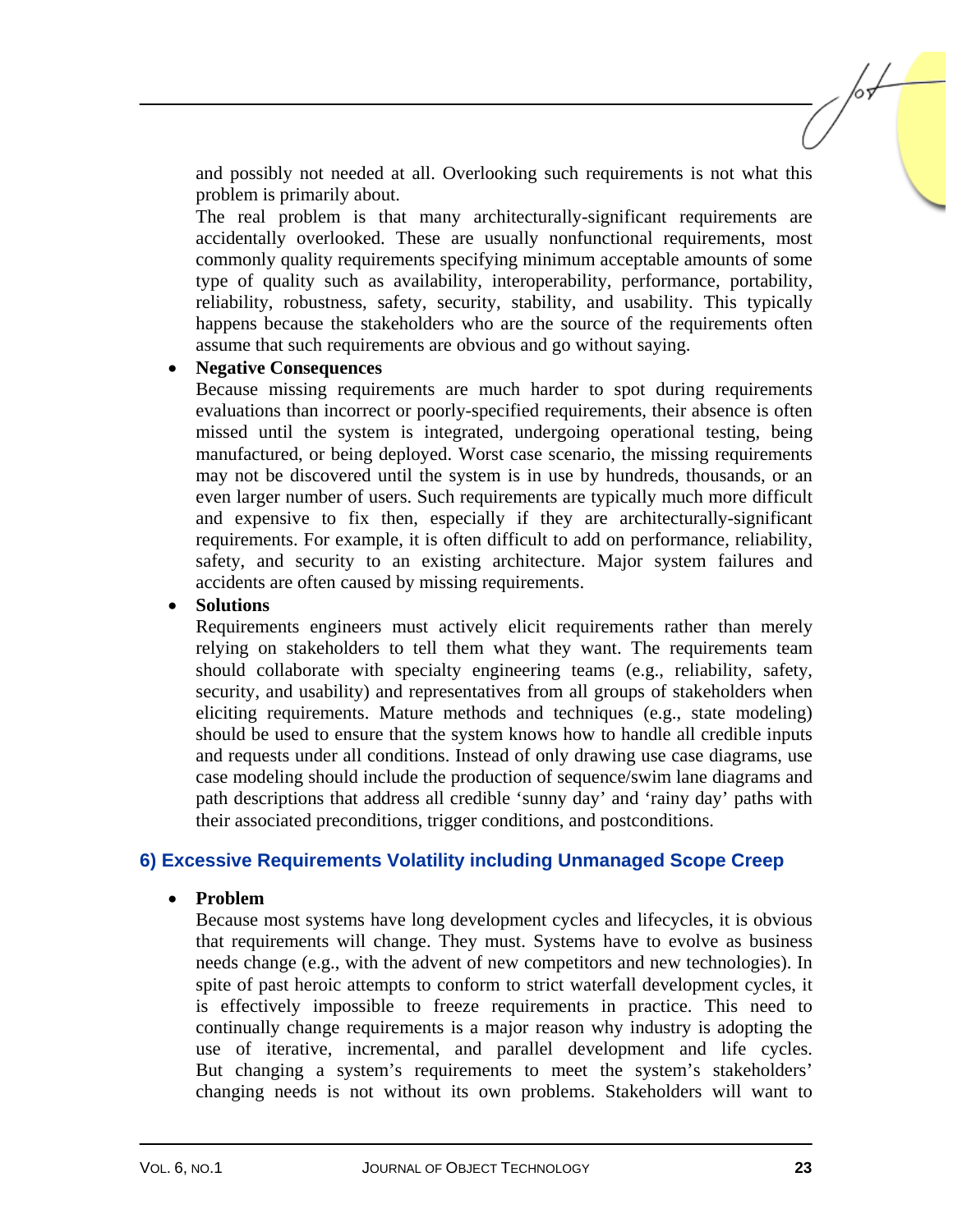constantly add a few new requirements here and change one or two existing requirements there. But when this happens in an uncontrolled manner, you get the perennial problems of excessive requirements volatility and scope creep.

#### • **Negative Consequences**

Unmanaged and unexpected changes to requirements can raise havoc with existing architectures, designs, implementations, and testing. Without a minimum amount of stability, developers cannot do their jobs and deliver new systems or increments to existing systems. The cycle of testing and fixing defects becomes endless.

Scope creep almost always results from more requirements instead of less. Thus, it typically significantly increases the cost and time required to build new systems or versions of existing systems. Unfortunately, project budgets and schedules are often neither sufficiently flexible nor updated to remain consistent with the new requirements. This causes projects to rapidly go over budget and milestones to slip.

#### • **Solutions**

The primary solution is *not* to chisel existing requirements in granite and prohibit the addition of any new requirements. Using a modern lifecycle to allow for requirements changes *is* a good idea. But changes to the requirements must be properly managed. For each release of the system, the requirements must be baselined and frozen at appropriate milestones within the development/update cycle. Baselined requirements should be placed under configuration control like any other major work product, and the impact of changes to these requirements needs to be determined before the changes are authorized to take place. Finally, budgets and schedules need to be updated whenever there is any nontrivial change to the requirements.

#### **7) Inadequate Verification of Requirements Quality**

#### • **Problem**

This problem is not about the verifying whether the as-built system implements its requirements. Rather, it is about verifying sufficiently early in the development process whether the requirements have sufficient quality to avoid the many negative consequences resulting from poor requirements.

Often, requirements are informally verified during small peer reviews and/or as a side effect of major 'dog and pony show' stakeholder reviews. While both reviews are somewhat helpful, they have not proven effective in identifying requirements defects.

#### • **Negative Consequences**

Requirements defects that are not identified during the requirements engineering process will negatively impact all subsequent activities. When eventually discovered, these defects will be significantly more expensive and take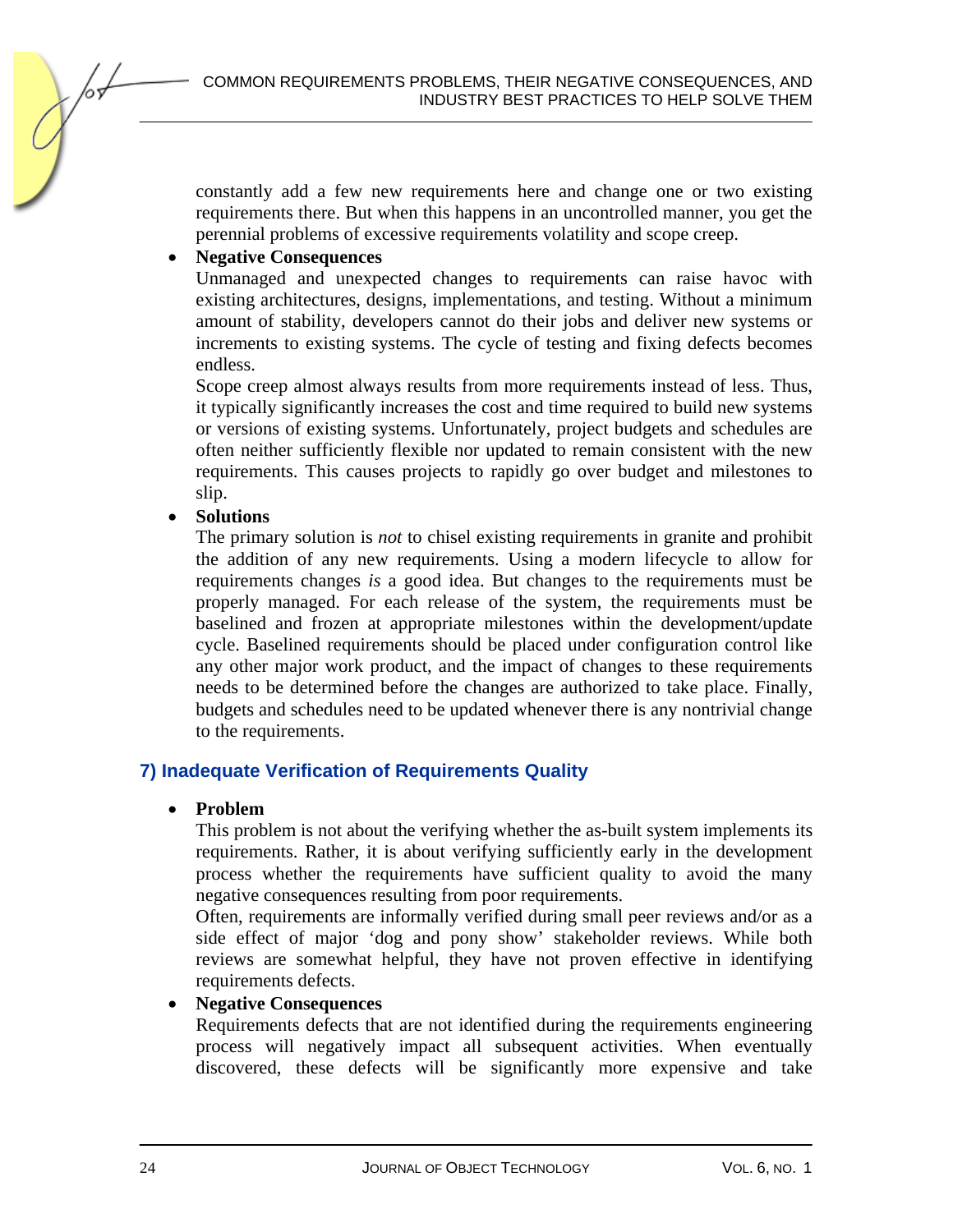significantly more time to fix than they would had they been found and fixed during early requirements verification.

#### • **Solutions**

When ever practical, evaluators should use inspection rather than (or in addition to) the less formal reviews and walkthroughs to verify and ensure that all of the requirements have the appropriate characteristics (e.g., unambiguous, complete, correct, mandatory, readable, etc.). Projects should develop and/or reuse checklists of the most common and damaging requirements defects. Requirements engineers and evaluators should use simple tools to scan the requirements and identify inherently vague words in the requirements. The requirements verification team should contain representatives from all major types of stakeholders, whereby multiple inspections are held with small, cohesive groups of stakeholders. The requirements evaluation team should contain members of the architecture and test teams to verify whether the requirements are feasible and verifiable. Finally, the requirements team should be authorized and mandated to rework or delete all requirements that lack the required characteristics of good requirements.

#### **8) Inadequate Requirements Validation**

#### • **Problem**

A major task of requirements engineering is to have the stakeholders validate their requirements to ensure that the requirements completely and correctly specify their needs. Unfortunately, requirements are not always properly validated by their stakeholders.

One root cause of this is that the requirements engineers often do not have adequate access to stakeholder representatives. This is especially a problem on projects where there are contractual and procedural limitations on the availability of stakeholders to validate the system requirements. For example, there may be one organization that elicitates stakeholder needs and produces an operational specification of user needs that is passed on to via an acquisition organization to the development organization, which must then produce the system's technical requirements. In this situation, there are two organizations separating the system's requirements teams from the system's stakeholders, making it difficult to get the requirements properly validated.

A second root cause of this may be that the project's requirements engineering method may not include requirements validation, perhaps due to ignorance of the tasks comprising requirements engineering or a lack of resources to properly perform all of the requirements engineering tasks. Sometimes requirements validation is dropped due to a lack of stakeholder time, project schedule, or project funding.

#### • **Negative Consequences**

A lack of proper requirements validation with the stakeholders typically results in requirements that are incomplete because they fail to specify important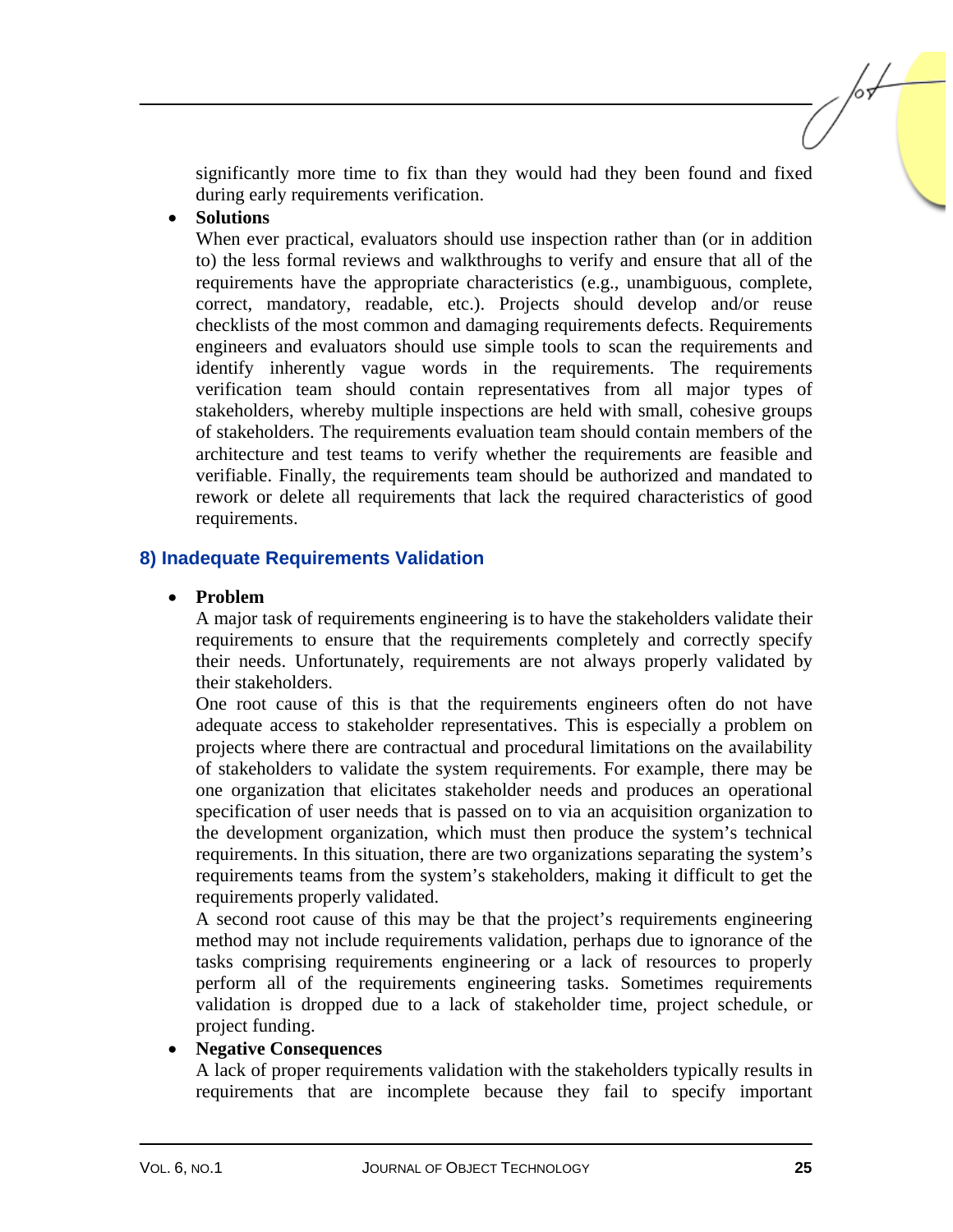stakeholder needs or they are incorrect because of misunderstandings between the requirements engineers and the stakeholders. The resulting system may then be unacceptable to major classes of stakeholders even if it has been verified by testing to meet its requirements. Fixing these problems later can have major negative impacts on cost and schedule, and some functionality may be missing upon delivery.

#### • **Solutions**

Ensure that requirements validation is a fundamental component of any requirements method, one that will not be dropped the first time that project resources become scarce. Ensure that requirements validation is included into the project's schedule and budget as well as the schedules and budgets of the system's stakeholders. Finally, remove all unnecessary obstacles separating the stakeholders and the requirements team.

#### **9) Inadequate Requirements Management**

#### • **Problem**

Many projects do not adequately manage their requirements. They store their requirements in paper documents or in simple spreadsheets. Different kinds of requirements are also stored separately in different media controlled by different teams such as the marketing team, the management team, the requirements team, and specialty engineering teams. For example, functional requirements may be stored in a requirements database, interface requirements may be stored in interface control documents, data requirements may be stored as data design definitions in one or more data dictionaries, security requirements may be stored in multiple organizational security policy documents, and other quality requirements may be stored in a supplementary requirements specification. Often, there is little support for access control to these requirements including limits on who has what kind of access (e.g., create, read, update, and delete). The requirements are often missing important metadata, such as priority, type, status, source, rationale, etc.

#### • **Negative Consequences**

Requirements stored in paper form rather than in a requirements repository are difficult if not impossible to create, manipulate, and maintain. Scattered requirements are hard to find, sort, query, and maintain. Lack of access control makes it difficult to limit access to sensitive requirements and to achieve proper change control. Lack of centralized, automated management of requirements also makes it difficult to capture, analyze, and report requirements metrics (e.g., requirements stability, maturity, and completion).

#### • **Solutions**

To deal with the large number of requirements and the constant changes to them, store the requirements in a database or the repository of a requirements tool. Store the requirements models and diagrams with or linked to the requirements. Store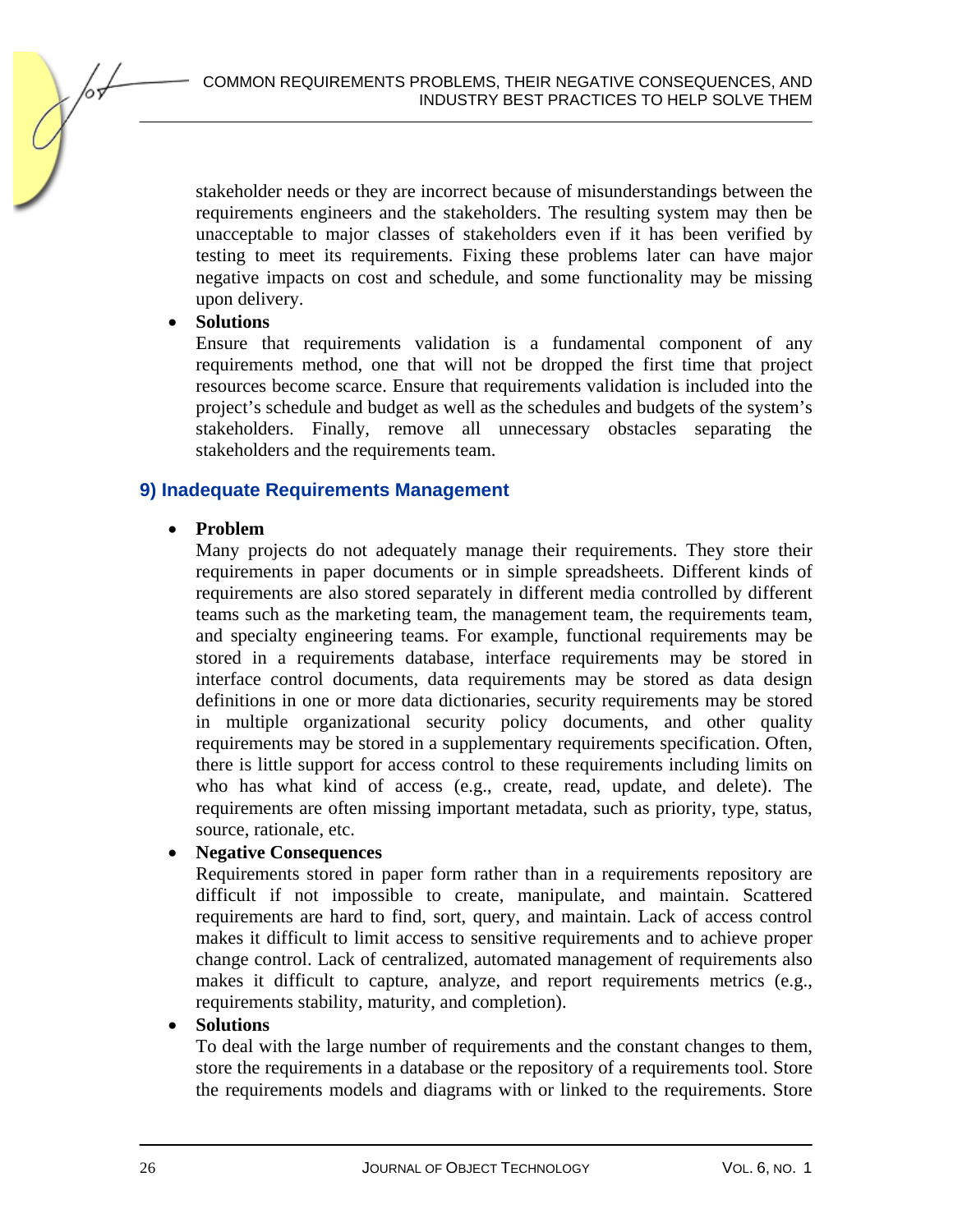all important attributes about a requirement (a.k.a., metadata) with the requirement so that they are easy to manage and maintain. Do not scatter different kinds of requirements; instead, keep them all in the same repository. Ensure that the requirements repository (and tool) supports access control, including prohibition of unauthorized access to sensitive requirements (e.g., proprietary information and classified data). If you need different kinds of requirements specifications for different audiences or purposes, generate them automatically from the requirements repository.

#### **10) Inadequate Requirements Process**

#### • **Problem**

On many projects, the actual requirements method used is largely undocumented. It is often incomplete in terms of either missing or inadequately documenting important tasks, techniques, roles, and work products. The as-followed requirements engineering process is often inconsistently followed and significantly different from the as-documented requirements engineering method. The requirements engineering method is often based on a single technique (e.g., use case modeling) that is unfortunately intended to be used for all types of requirements, rather than having the requirements engineering method include appropriate techniques for engineering functional, interface, data, and quality requirements as well as for mandated constraints. Often documented in a requirements engineering plan, system/software engineering plan, or requirements standards and procedures documents, the requirements engineering method is typically much too brief (1 to 2 pages) and incomplete. The method used is often chosen because it was used more or less successfully once before by a member of the requirements team, rather than because it is appropriate for the engineering of the requirements of the specific system to be developed or updated. Another cause of inadequate requirements engineering processes is the widespread use of standard, generic, out of the can (or book) development methods, which do not meet the needs of the specific project. As with any other development process and discipline, one size does not fit all.

#### • **Negative Consequences**

A poor as-documented method is enacted as poor as-performed processes that produce poor products, which in this case are poor-quality requirements and requirements specification documents. Inappropriate methods are inefficient and ineffective. When different requirements engineers and requirements engineering teams use poorly documented methods, they produce inconsistently specified requirements, which are difficult for architects, designers, implementers, and testers to use. Methods lacking of necessary detail cause the requirements engineers to waste time arguing over what to do and how to do it. They will also make unwarranted assumptions about how parts of the method should be performed.

The use of a generic requirements engineering method often results in a mismatch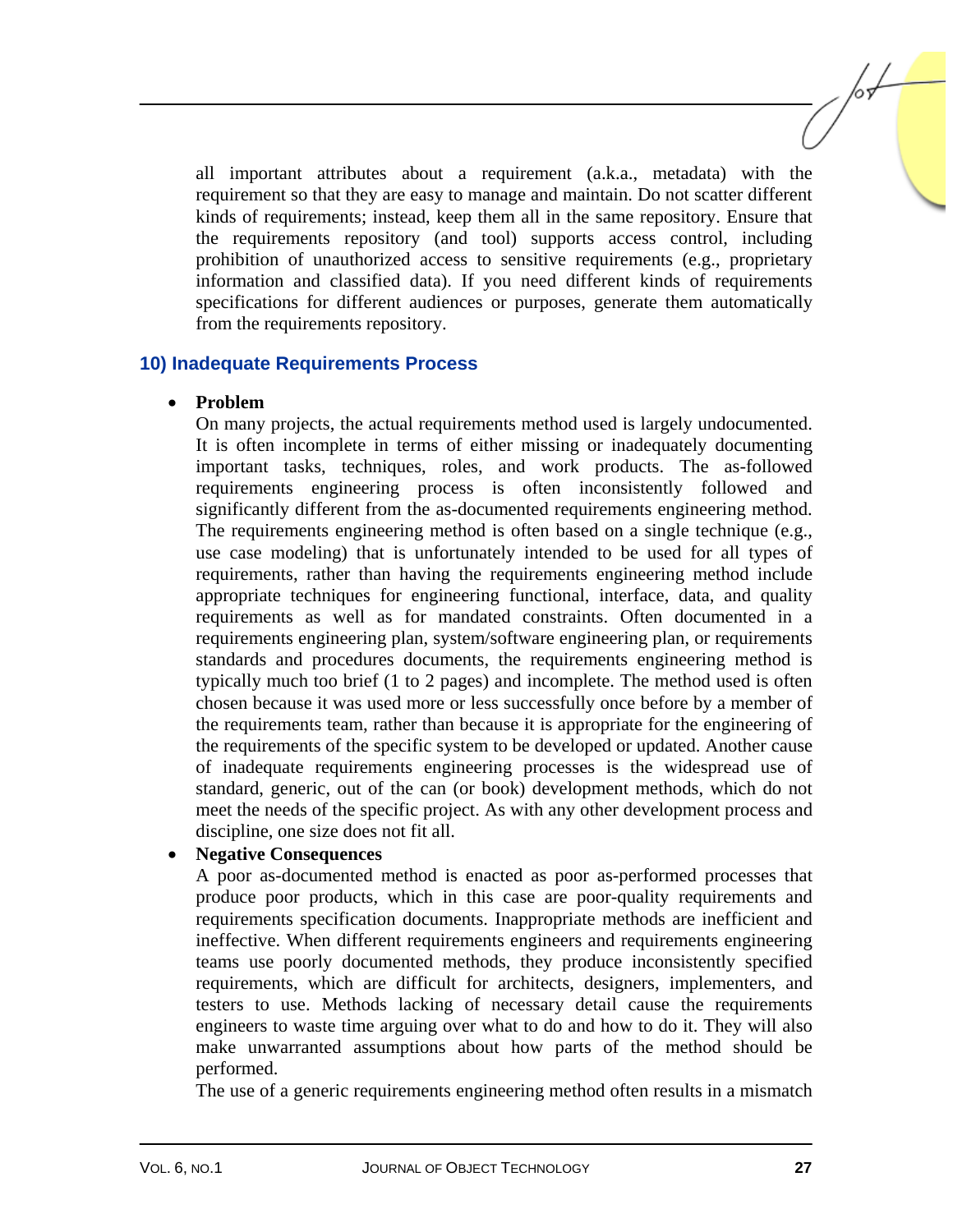with the specific needs of the project. If the generic requirements engineering method is not properly tailored or if a project-specific method is not developed (e.g., constructed by selecting and integrating reusable requirements-related method components), then the resulting suboptimal method will not produce optimal results.

All of these subproblems and associated specific negative consequences ultimately cause budget and schedule overruns as well as the delivery of system with missing capabilities and added defects.

#### • **Solutions**

Have an experienced requirements engineer and process engineer collaborate to ensure that the requirements engineering method is complete, incorporating all of the important method components including tasks, techniques, roles and responsibilities, and work products. The quality organization should also audit the requirements engineering process. Ensure that the method components are mature and have been successfully used on projects that were similar in size, complexity, and type and that developed similar systems. Ensure that the method components are properly documented, easily understood by their target audiences, and contain the appropriate level of detail based on the training and experience of the people who will use them.

Where practical, construct a project-specific requirements engineering method that meets your specific needs by reusing mature method components instead of either reusing a generic but inappropriate canned method or developing and documenting a requirements engineering method from scratch. For example, you may wish to consider using a commercial tool (e.g., RUP from IBM/Rational, which seems to be the most commonly mentioned process engineering tool in the software engineering community<sup>1</sup>). On the other hand, you may wish to consider reusing free, open source method components to construct your project-specific requirements engineering method, whereby the OPEN Process Framework Repository Organization (http://www.opfro.org) has the most extensive repository of free, open source method components including requirements engineering tasks, techniques, roles, teams, and work products.

#### **11) Inadequate Tool Support**

• **Problem** 

Many requirements engineers do not have or do not use adequate tool support when engineering their requirements. For example, many requirements engineers still use a requirements specification document as their combined requirements specification and requirements repository, while others use a simple spreadsheet or relational database table. Few requirements engineers use a real requirements

<sup>&</sup>lt;sup>1</sup> The Rational Unified Process (RUP) tool is merely given as a popular example of a commercial process engineering tool; naming it as opposed to naming tools from competing vendors is *not* intended as an endorsement of any one tool over another.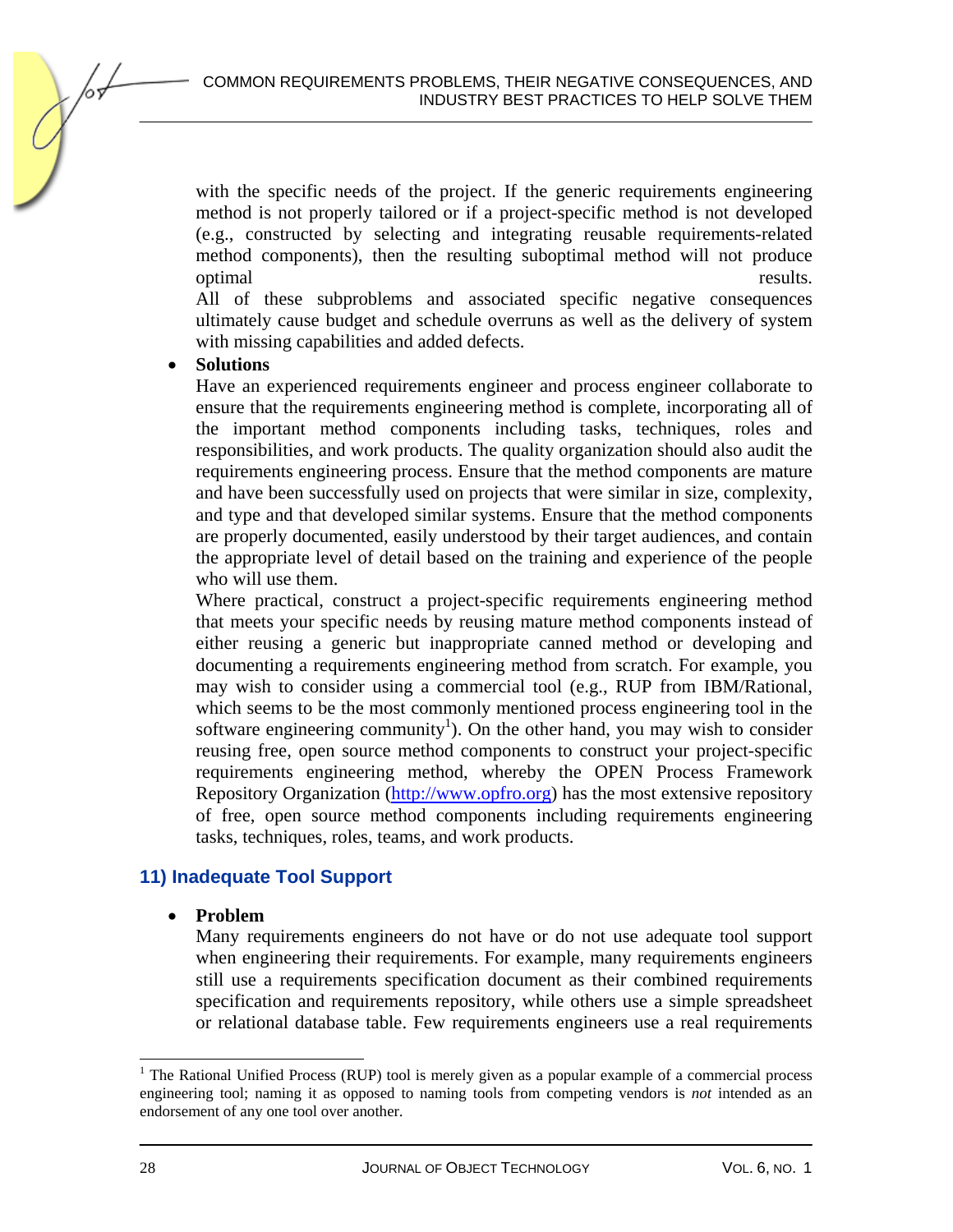management tool (e.g., Borland CaliberRM, IBM/Rational's RequisitePro, or Telelogic's  $DOORS<sup>2</sup>$  that enables them to store individual requirements with their associated attributes (metadata).

Diagrams (e.g., UML use case diagrams, sequence/swimlane diagrams, and state charts) are a major part of most requirements models, and when it comes to drawing diagrams, it is hard to beat whiteboards. Still, the diagrams must be eventually being captured if they are going to be documented for later use. When it comes to requirements identification and analysis, many requirements engineers use simple drawing tools while others use CASE tools (e.g., IBM/Rational Rose or Telelogic's Rhapsody<sup>2</sup>) to draw diagrams. The requirements and their associated models and diagrams are often developed and stored in two (or more) different and incompatible tools. Traceability from the requirements in one tool to the architecture, design, implementation, and testing in two, three, or four additional tools is often not supported by the tools and must be maintained manually.

#### • **Negative Consequences**

Many requirements models are not properly documented and stored to back up the actual requirements. It is extremely labor-intensive to manually produce and maintain a non-trivial amount of requirements. Without tool support, inconsistencies significantly increase and the documented requirements easily get out-of-date.

#### • **Solutions**

Use a powerful, yet user-friendly, requirements *management* tool that enables the storing of requirements metadata. Use a powerful, yet user-friendly requirements *modeling* tool to capture requirements diagrams and associated text. Ensure that these tools support the configuration management of the requirements and their models. Where practical, choose an integrated toolset that supports traceability as well as the forward engineering of requirements through architectures and designs to implementations and tests and reverse engineering from these back to the requirements. When practical, develop scripts or other software that links the tools together if you cannot obtain a fully integrated or interoperable set of requirements tools, which is likely given the current state of the industry. Do due diligence when evaluating requirements and related tools, and beware of tool vendor marketing descriptions and promises.

#### **12) Unprepared Requirements Engineers**

#### • **Problem**

There is a common myth held by certain managers that because requirements are usually specified using native languages such as English, then any reasonably literate person should be able to talk to a few stakeholders and write down what they want. The belief is that, unlike design and programming require specific

l

 $2^2$  As in previous paragraphs, these tools are merely used as examples; no recommendation or endorsement is intended.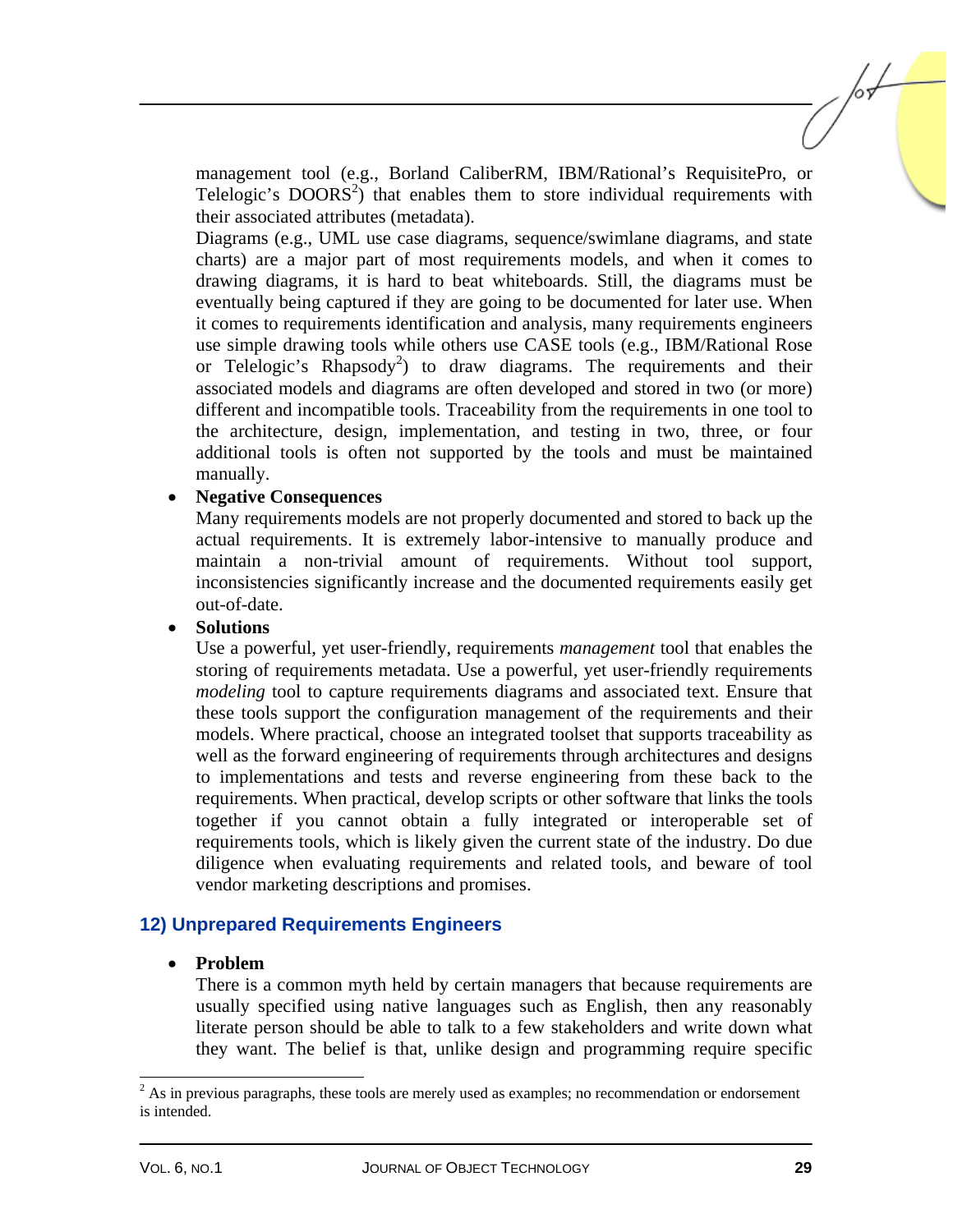technical experience and training, requirements engineering is a soft discipline that anyone can perform. Another myth is that domain experts (e.g., business analysts and marketing personnel) who understand the application domain, but who know nothing about requirements engineering can also magically become requirements engineers overnight. While these two myths are patently untrue, it is not uncommon to see people Peter-Principled into the position of requirements engineer without training in requirements engineering and without any experience or an apprenticeship to gain that experience.

Requirements engineering is often a position that is little valued by technical people, who do not understand that it is an engineering discipline in its own right with its own methods, techniques, and tools. In fact, being a good requirements engineer requires some of the same characteristics of a good architect. Both need to be able to have a big-picture viewpoint and be able to communicate well with non-technical people as well as technical people. Often, the position of requirements engineer is looked down upon as not having good prospects for career advancement. In general, it is not considered to be fun by most technical people, who mistakenly consider the role to be closer to that of management than technologist.

#### • **Negative Consequences**

Requirements engineers without training, expertise, or motivation do not tend to understand and follow good requirements methods and therefore do not tend to produce good requirements. For such people, the job can be frustrating and a source of low morale and self-esteem. In such organizations, the position of requirements engineer becomes viewed as a no-fun, dead-end job for performers, a viewpoint that becomes a self-fulfilling prophesy. Thus, poor productivity and excessive staff turnover can result.

#### • **Solutions**

Carefully select people with the right combination of training, experience, motivation, mindset, and people skills to be good requirements engineers. Provide them with significant amounts of training, including classes, conference tutorials, books, and journals. Apprentice beginners to more experienced requirements engineers. Then, formally give them the mandate including responsibility and authority to properly do their job. Ensure that others, including both management and the technical staff, understand the importance of the role they play in project success.

## 3 CONCLUSION

In this column, I have briefly described the twelve most important problems negatively impacting the engineering of requirements for software-intensive systems. For each problem, I have described some of its major negative consequences, and the most important things we can do to either avoid these problems or fix them.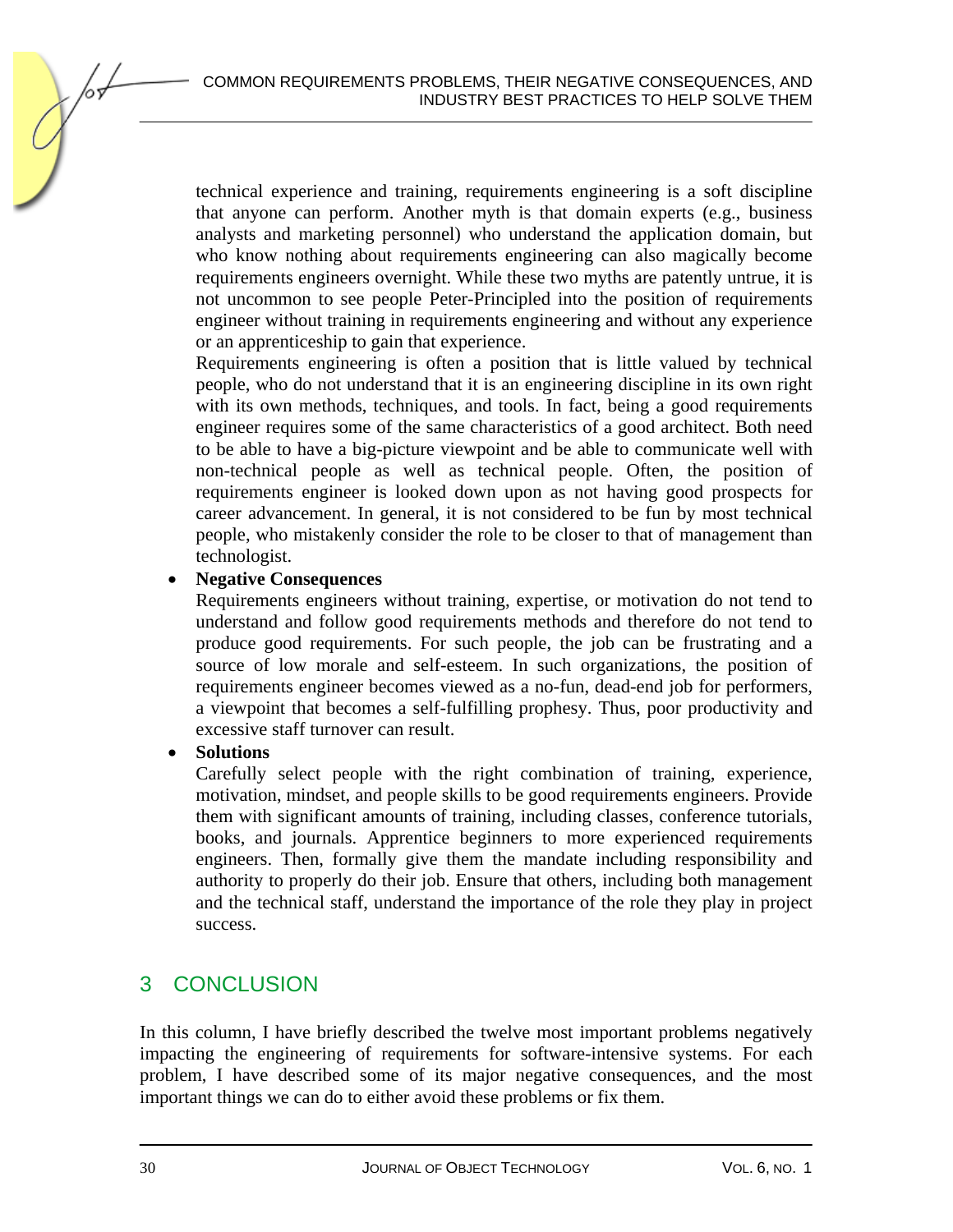Reading the previous descriptions, you may have noted that some of these problems are synergistically related. The bad news is that they feed off of each other so that if you have one of the problems, you are likely to have more and that some of their negative consequences have common causes. The good news, however, is that several of the solutions are also synergistically related. Applying one industry best practice to solve or avoid one problem will often help solve or prevent several other problems.

Although these may be perennial requirements engineering problems, they fortunately all have well-known industry best practices as solutions. Thus, our primary challenge is not to develop new and improved requirements engineering methods and techniques. Rather, it is to put into practice what many professional requirements engineers have been recommending for years. And that leads to a new problem; solving these twelve problems will take a considerable amount of consciousness raising, training, and management support. The bottom line is the following two questions:

- How many of us will put these industry best practices into practice?
- How many of us will continue to suffer the negative consequence if we don't?

## REFERENCES

- [Boehm and Papaccio 1988] Barry W. Boehm and Philip N. Papaccio, "Understanding and Controlling Software Costs," *IEEE Transactions on Software Engineering*, Vol. 14, No. 10, October 1988, pp. 1462-1477
- [Firesmith 2003] Donald Firesmith, "Specifying Good Requirements," *Journal of Object Technology (JOT)*, 2(4), Swiss Federal Institute of Technology (ETH), Zurich, Switzerland, pp. 77-87, July/August 2003. http://www.jot.fm/issues/issue\_2003\_07/column7
- [Wiegers 2001] Karl E. Wiegers, "Inspecting Requirements," *StickyMinds.com Weekly Column*, 30 July 2001, http://www.stickyminds.com

## ACKNOWLEDGEMENTS

Many thanks go to my colleagues Peter Capell and Mary Popeck, who reviewed this column and provided helpful observations and recommendations.

#### **Disclaimers**

The Software Engineering Institute is a federally funded research and development center sponsored by the U.S. Department of Defense.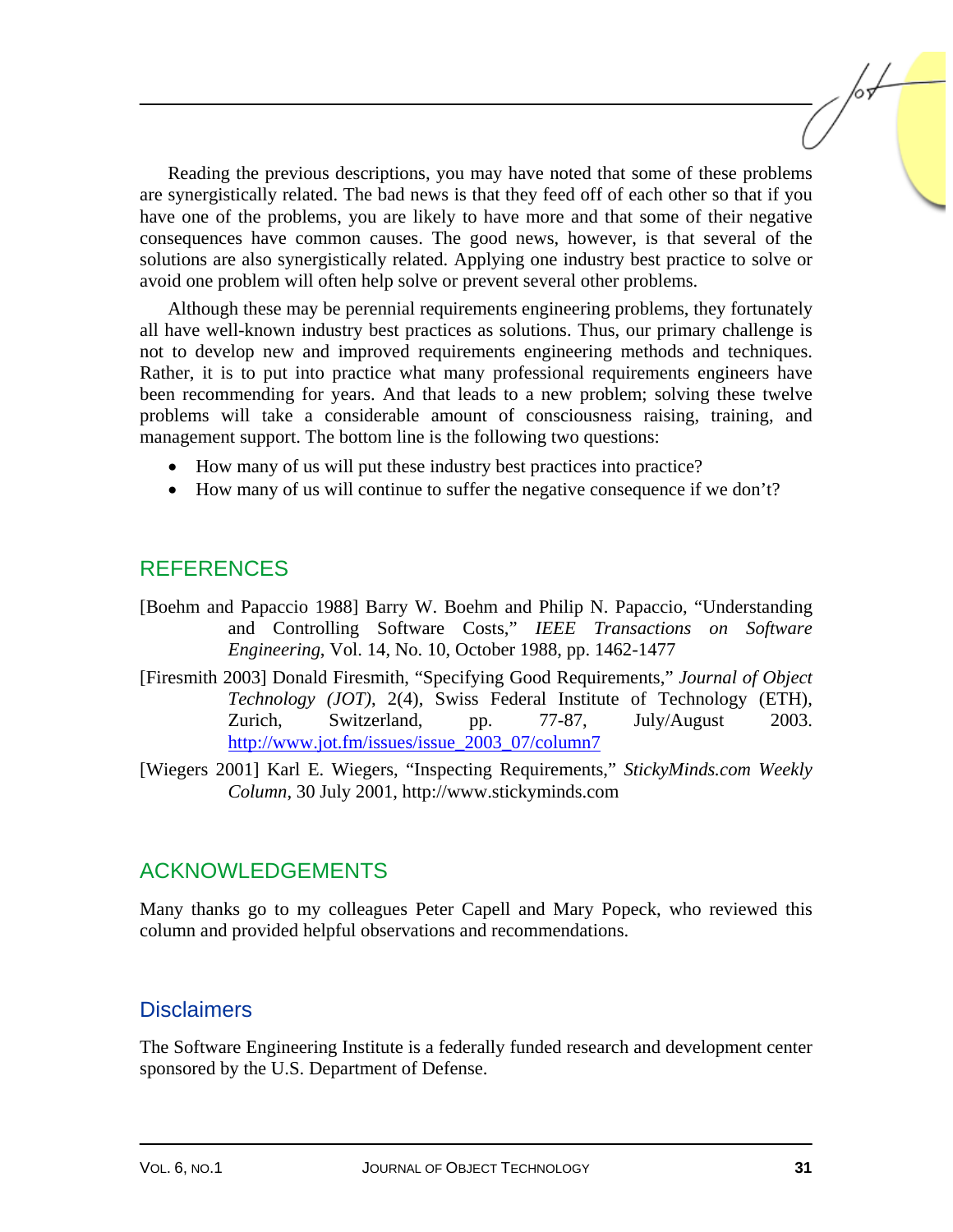#### COMMON REQUIREMENTS PROBLEMS, THEIR NEGATIVE CONSEQUENCES, AND INDUSTRY BEST PRACTICES TO HELP SOLVE THEM

The views and conclusions contained in this column are solely those of the author and should not be interpreted as representing official policies, either expressed or implied, of the Software Engineering Institute, Carnegie Mellon University, the U.S. Air Force, the U.S. Department of Defense, or the U.S. Government.